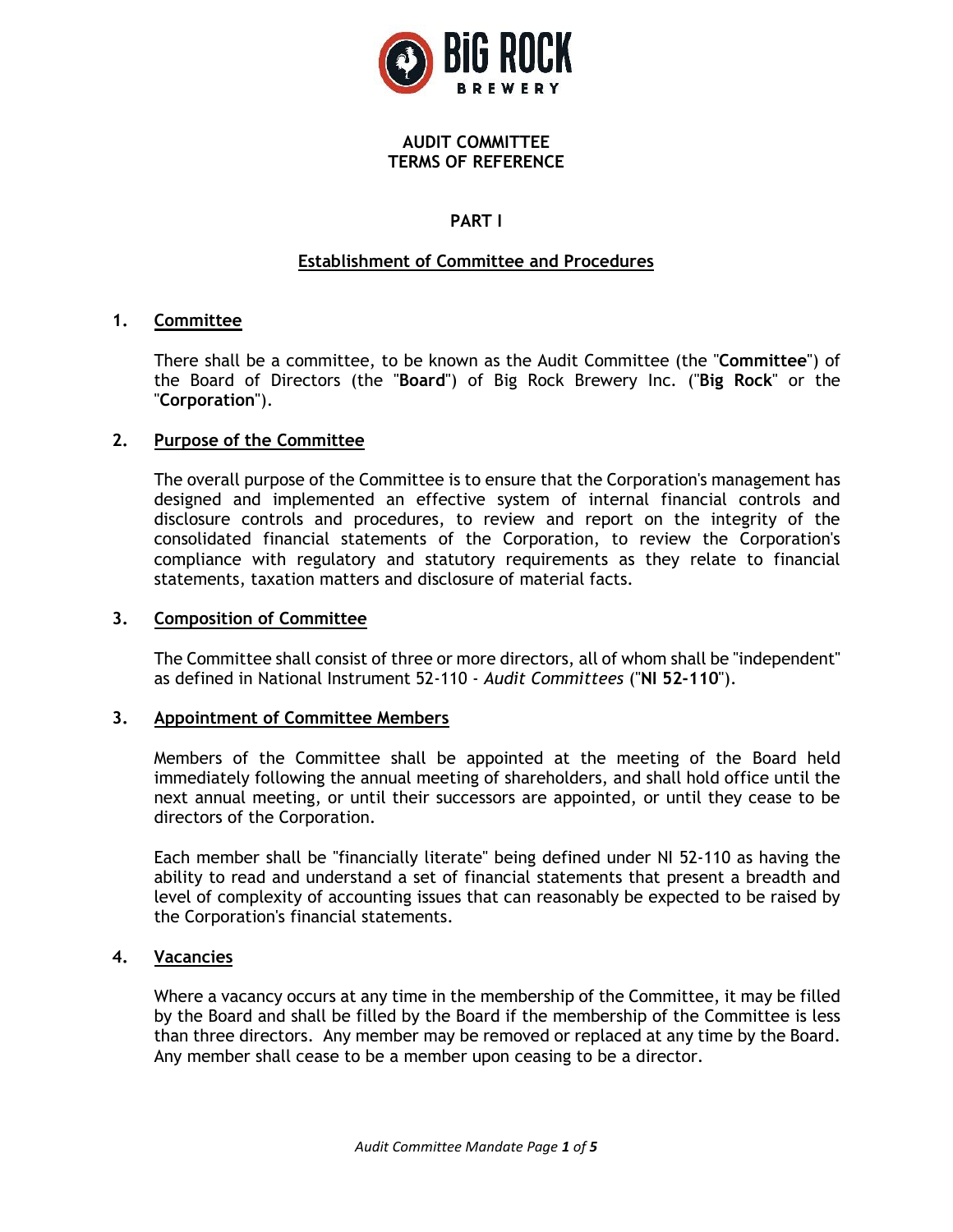

#### **5. Committee Chair**

The Board shall appoint a Chair for the Committee and the Chair shall preside at all meetings of the Committee.

## **6. Absence of Committee Chair**

If the Chair of the Committee is not present at any meeting of the Committee, one of the other members of the Committee present at the meeting shall be chosen by the Committee to preside at the meeting.

### **7. Secretary**

The Committee shall appoint a Secretary at each meeting of the Committee who need not be a director of the Corporation.

### **8. Meetings**

The Chair or any two members of the Committee or the external auditors may call a meeting of the Committee. The Committee shall meet at least four times per year. All Committee members are expected to attend each meeting, in person or by electronic media.

### **9. Quorum**

Two members of the Committee, present in person or by electronic media that permit all persons participating in the meeting to speak to each other, shall constitute a quorum. All decisions must be unanimous or referred to the Board. No business may be transacted by the Committee except at a meeting of its members at which a quorum of the Committee is present or by a resolution in writing signed by all of the members of the Committee.

#### **10. Notice of Meetings**

Notice of the time and place of every meeting shall be given in writing or electronic communication to each member of the Committee at least 72 hours prior to the time fixed for such meeting, provided, however, that a member may in any manner waive a notice of a meeting; and attendance of a member at a meeting is a waiver of notice of the meeting, except where a member attends a meeting for the express purpose of objecting to the transactions of any business on the grounds that the meeting is not lawfully called. An annual schedule of meetings is to be established and maintained. The external auditor is to be advised of all meetings.

#### **11. Attendance of Guests at Meeting**

The Committee may invite such officers, directors and employees of the Corporation as it may see fit from time to time to attend at meetings of the Committee and assist thereat in the discussion and consideration of the matters being considered by the Committee. The CFO of Big Rock shall be a resource to the Committee.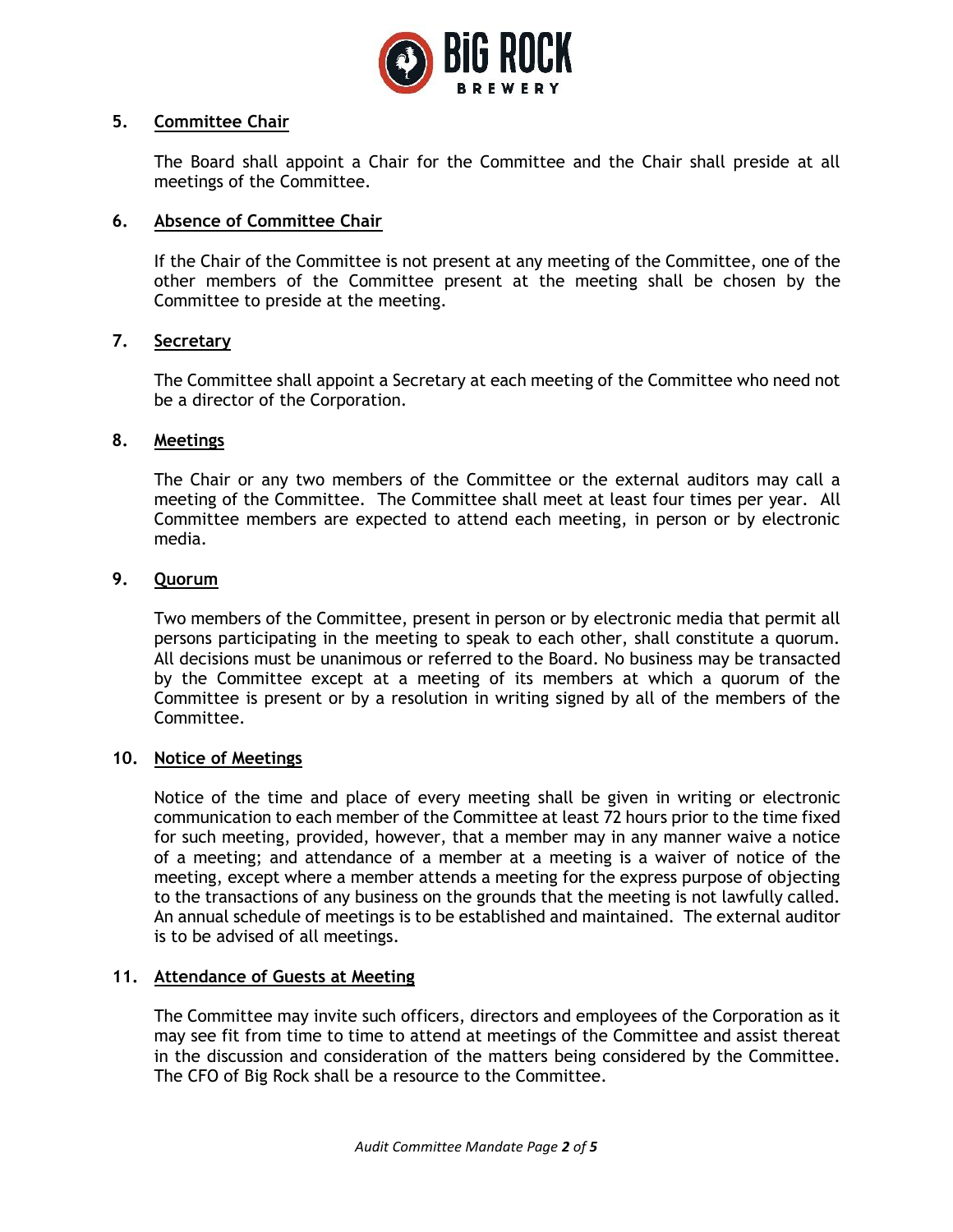

## **12. Procedure, Minutes and Reporting**

The Committee shall fix its own procedure at meetings, keep minutes of its proceedings and report to the Board when the Committee may deem appropriate (but not later than the next meeting of the Board). Meeting agendas will be prepared and provided in advance to members, along with appropriate meeting materials.

### **13. External Auditors**

The CFO shall advise the Corporation's auditors of the names of the members of the Committee promptly after their appointment and the auditors may be called to attend any meeting of the Committee. The Committee shall meet with the external auditors as the Committee may deem appropriate to consider any matter which the Committee or the auditors believe should be brought to the attention of the directors or the shareholders of the Corporation. The external auditors will report directly to the Committee.

### **14. Review of Terms of Reference**

The Committee shall review its terms of reference periodically and recommend changes to the Board.

#### **15. Independent Advisors**

With approval from the Board Chair, the Chair of the Committee shall engage independent counsel and other advisors as it deems necessary to carry out its duties or an investigation into actions by management. Furthermore, the Committee has the authority to set and pay compensation for any such advisors which are employed by the Committee.

#### **PART II**

### **Mandate of Committee**

#### **16. Specific Mandates**

The Committee shall:

- (a) review, discuss with management and recommend to the Board for approval, Big Rock's audited annual financial statements, including management discussion and analysis, all financial statements in prospectuses and other offering memoranda, financial statements required by regulatory authorities and all prospectuses and documents which may be incorporated by reference into a prospectus, including without limitation, the management information circular before such documents are publicly disclosed or are filed with applicable regulatory bodies;
- (b) review, discuss with management and approve the release to the public of Big Rock's interim reports, including the financial statements, management discussion and analysis and news releases on quarterly financial results and releases to the public;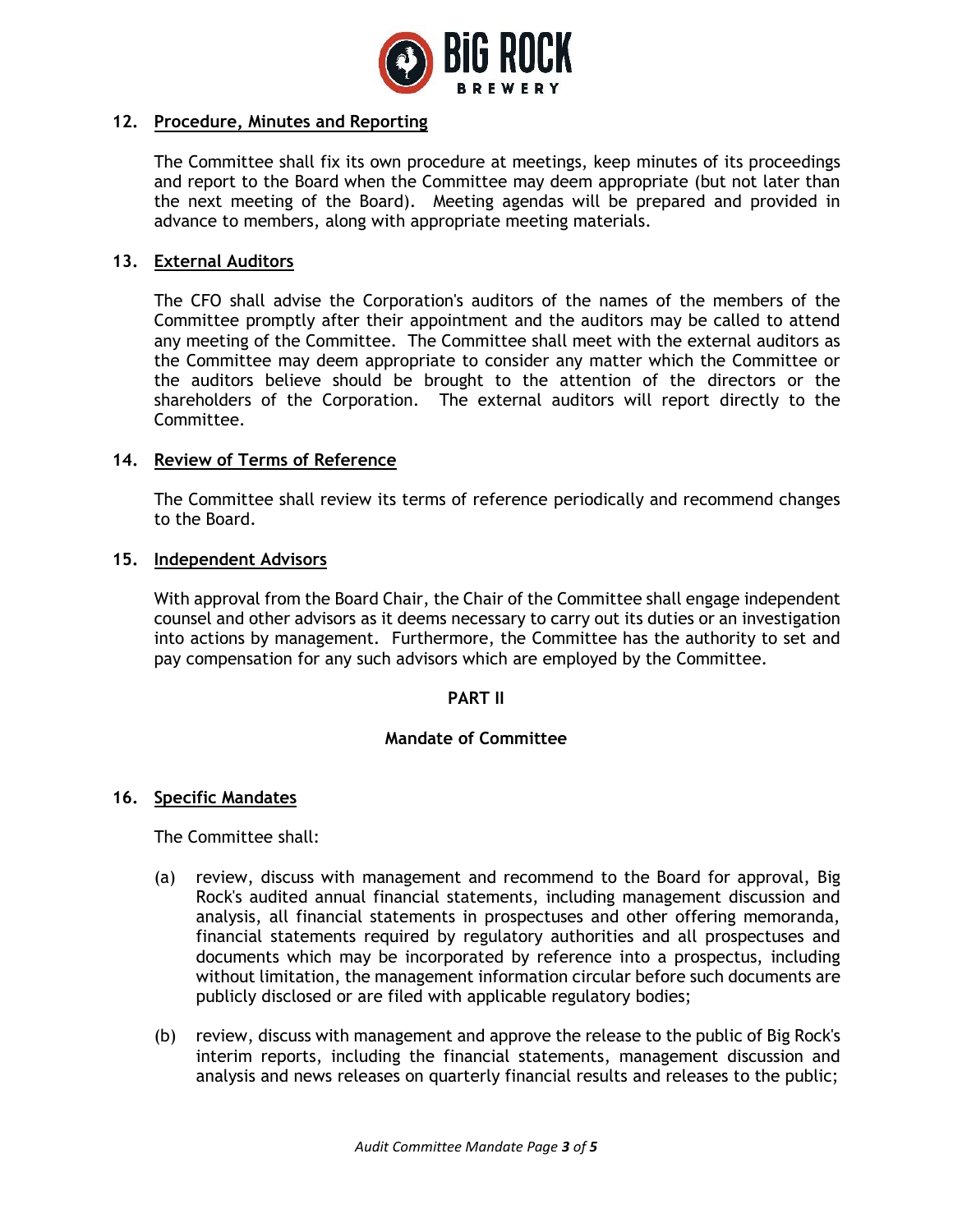

- (c) review with management and report to the Board, on a periodic basis, Big Rock's obligations pursuant to covenants, warranties of performance or guarantees, including those of any wholly owned subsidiaries, of any indebtedness, liability or obligation;
- (d) review the audit plans of the external auditors of Big Rock including the degree of coordination in those plans and the extent to which the planned audit scope can be relied upon to detect weaknesses in internal control, fraud or other illegal acts;
- (e) review the external audit practices and procedures;
- (f) review the annual post-audit or management letter from the external auditor and management's response and follow-up in respect of any identified weakness, and inquire regularly of management and the external auditors of any significant issues between them and how they have been resolved;
- (g) review the internal control procedures (including information technology, security and control) to monitor the effectiveness of Big Rock's internal controls and to monitor compliance with, Big Rock's policies, and avoidance of conflicts of interest;
- (h) review management plans regarding any significant changes in accounting practices or policies and the financial impact thereof;
- (i) review with management, the external auditors and if necessary legal counsel, any litigation, claim or contingency, including tax assessments that could have a material effect upon the financial position of Big Rock, and the manner in which these matters have been disclosed in the financial statements;
- (j) review with management and others as necessary, issues relating to legal and regulatory responsibilities to monitor Big Rock's efforts to ensure compliance;
- (k) review the Corporation's compliance with regulatory and statutory requirements as they relate to financial statements, tax matters and disclosure of material facts;
- (l) review the recommendations of management as to the re-appointment or appointment of the external auditors and make recommendations thereon to the Board; and, review and approve the basis and the amount of the external auditors' fees; it is specifically acknowledged that, pursuant to the *Business Corporations Act* (Alberta), the shareholders have the ultimate responsibility to appoint and replace external auditors and that the external auditors are accountable to the Committee and the Board as representatives of the shareholders;
- (m) review any non-audit related services provided by the external auditors and the relevant fees, and the impact of these services on the independence of the external auditors. For greater certainty, the Committee shall annually review a formal written statement of the external auditor delineating all relationships between Big Rock and the external auditor;
- (n) in cooperation with the Compensation & Human Resources Committee, review the succession plan and appointment in respect of the CFO of Big Rock;